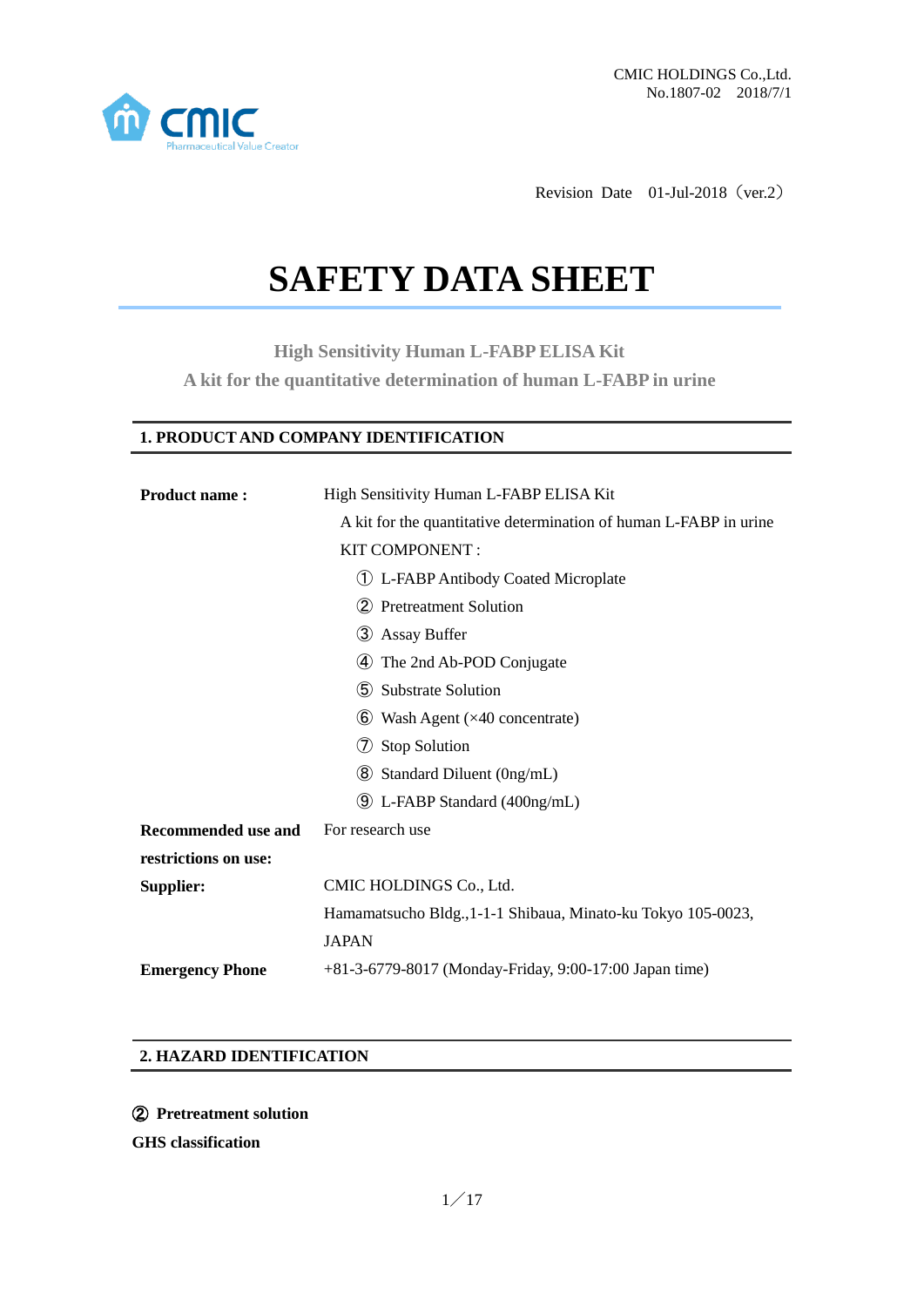## **Health Hazard:**

| Serious eye damage/eye irritation | $\therefore$ Category 2A |  |
|-----------------------------------|--------------------------|--|
|                                   |                          |  |

Reproductive toxicity ;Additional category: effects on or via lactation

Specific target organ toxicity - single exposure ; Category 2 Central nervous system

# **Hazardous to the environment:**

Hazardous to the aquatic environment - acute  $\therefore$  Category 2

#### **Pictograms:**



## **Signal word:** Warning

#### **Hazard Statements:**

H319 Causes serious eye irritation

H362 May cause harm to breast-fed children

- H371 May cause damage to central nervous system
- H401 Toxic to aquatic life

#### **Precautionary statements:**

| Prevention      | Obtain special instructions before use. Do not breathe mist/fume/spray. Avoid contact  |
|-----------------|----------------------------------------------------------------------------------------|
|                 | during pregnancy and while nursing.                                                    |
|                 | Wash hands thoroughly after handling. Do not eat, drink or smoke when using this       |
|                 | product. Avoid release to the environment. Wear protective gloves/                     |
|                 | protective clothing/eye protection/face protection.                                    |
| <b>Response</b> | IF IN EYES: Rinse cautiously with water for several minutes. Remove contact lenses,    |
|                 | if present and easy to do. If exposed or concerned: Call a POISON CENTER/doctor.       |
|                 | If exposed or concerned: Get medical advice/attention. If eye irritation persists: Get |
|                 | medical advice/attention.                                                              |
| <b>Storage</b>  | Store locked up.                                                                       |

**Disposal** Dispose of contents/container to an approved waste disposal plant.

#### ⑦ **Stop Solution**

#### **GHS classification**

#### **Health Hazard**

| Skin corrosion/irritation                       | $\therefore$ Category 1A |                                             |
|-------------------------------------------------|--------------------------|---------------------------------------------|
| Serious eye damage/eye irritation               | $\frac{1}{2}$ Category 1 |                                             |
| Specific target organ toxicity -Single exposure |                          | $\frac{1}{2}$ Category 2 respiratory system |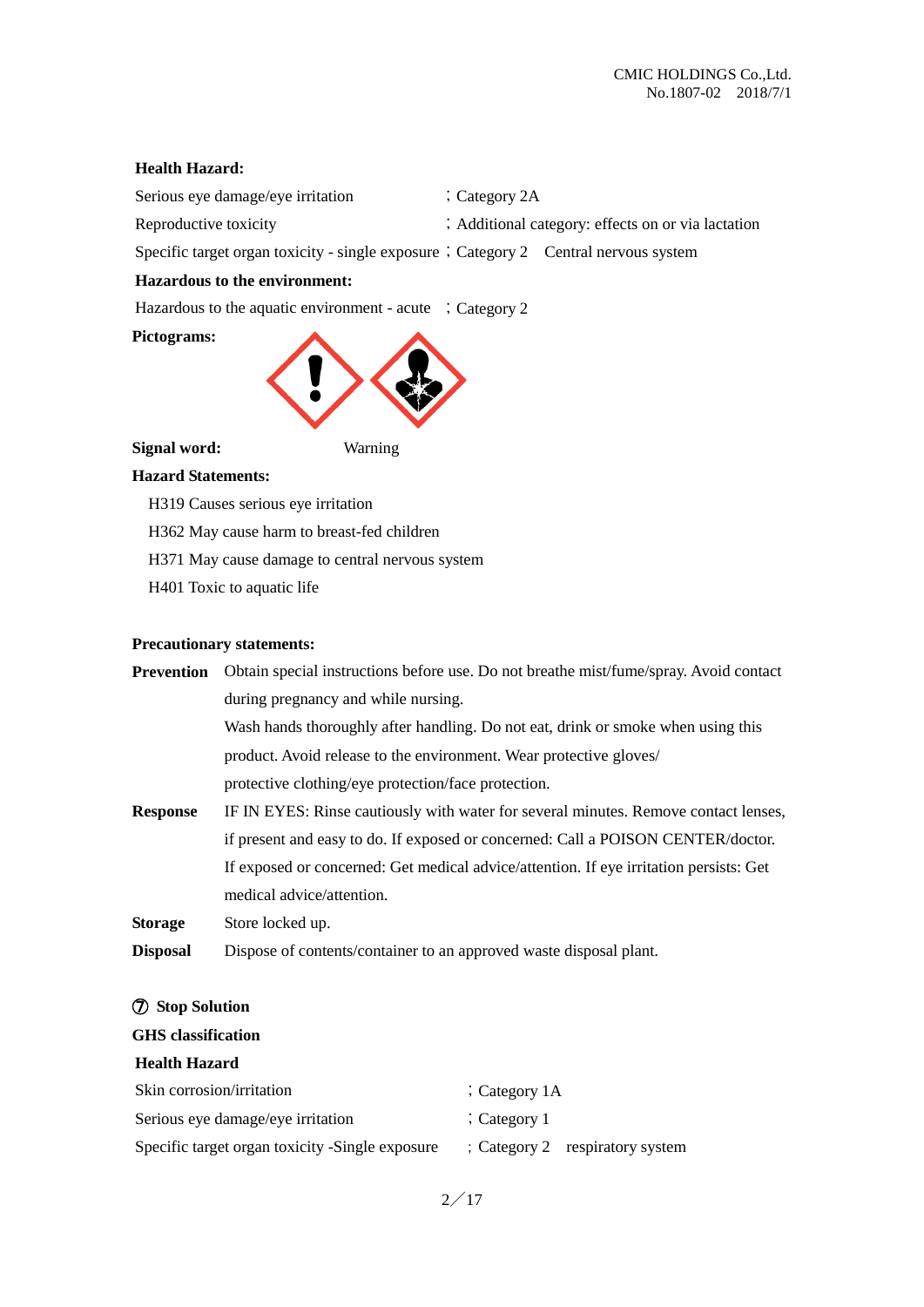Specific target organ toxicity - Repeated exposure; Category 2 respiratory system

**Pictograms:**



#### **Signal word:** Danger

# **Hazard Statements**

H314 Causes severe skin burns and eye damage

H371 May cause damage to respiratory system

H373 May cause damage to respiratory system through prolonged or repeated exposure

#### **Precautionary statements:**

- **Prevention** Do not breathe mist/fume/spray. Wash hands thoroughly after handling. Do not eat, drink or smoke when using this product. Wear protective gloves, protective clothing/eye protection/face protection.
- **Response** IF SWALLOWED: Rinse mouth. Do NOT induce vomiting. IF ON SKIN (or hair): Take off immediately all contaminated clothing. Rinse skin with water or shower. Wash contaminated clothing before reuse. IF INHALED: Remove person to fresh air and keep comfortable for breathing. IF IN EYES: Rinse cautiously with water for several minutes. Remove contact lenses, if present and easy to do. Continue rinsing. IF exposed or concerned: Call a POISON CENTER/doctor. Get medical advice/ attention if you feel unwell.

**Storage** Store locked up.

**Disposal** Dispose of contents/container to an approved waste disposal plant.

Other reagents in the kit component mentioned above are classified "Not applicable" or "Classification not possible".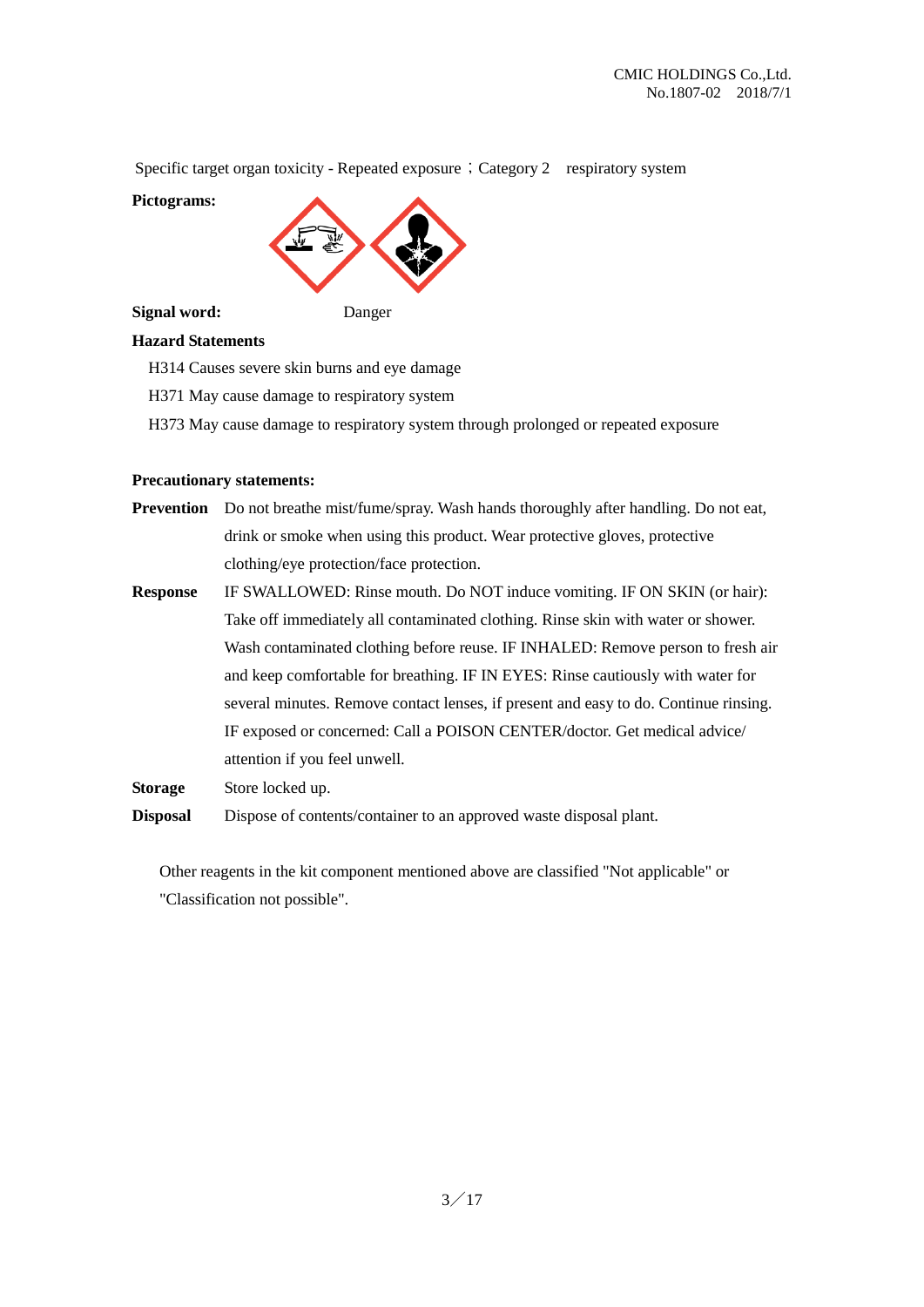# **3. COMPOSITION/ INFORMATION ON INGREDIENTS**

| Kit component                  | <b>Chemical Name</b><br>CAS No.                             | PRTR Law | <b>ISHA</b>                                                         | <b>PDSCL</b>             | Weight-% |
|--------------------------------|-------------------------------------------------------------|----------|---------------------------------------------------------------------|--------------------------|----------|
| Pretreatment                   | Ethylenediaminetetraacetic<br>acid $*^{1}$<br>$60 - 00 - 4$ | $\times$ |                                                                     |                          | 0.29%    |
| Solution                       | Lithium hydroxide<br>monohydrate<br>1310-66-3               |          | Chemical<br>Substances<br>requiring Deliver<br>of Documents         | Deleterious<br>Substance | 0.3%     |
| <b>Assay Buffer</b>            | Sodium azide <sup>**2)</sup><br>26628-22-8                  | $\times$ | $\times$                                                            | $\times$                 | 0.1%     |
| The 2nd<br>Ab-POD<br>Conjugate |                                                             |          |                                                                     |                          |          |
| Substrate<br>Solution          | Hydrogen peroxide <sup>※3)</sup><br>7722-84-1               |          | $\times$                                                            | $\times$                 | $<1\%$   |
| Wash Agent                     |                                                             |          |                                                                     |                          |          |
|                                | Sulfuric acid <sup>*4)</sup>                                |          | · Chemical<br>Substances<br>requiring<br>Labeling and<br>Deliver of | ×                        | 4.9%     |
| <b>Stop Solution</b>           | 7664-93-9                                                   |          | Documents,<br>etc.<br>$\cdot$ Group - 3<br>substances               |                          |          |
| Standard<br>Diluent            | Sodium azide $*^{2}$                                        | $\times$ | $\times$                                                            | X                        | 0.05%    |
| (0ng/mL)                       | 26628-22-8                                                  |          |                                                                     |                          |          |
| L-FABP                         | Sodium azide <sup>*2)</sup>                                 | $\times$ | $\times$                                                            | $\times$                 | 0.05%    |
| Standard<br>$(400$ ng/mL)      | 26628-22-8                                                  |          |                                                                     |                          |          |

# **Single Substance or Mixture** Mixture

-…Not Applicable.

 $\times \cdots$  Exclusion from Application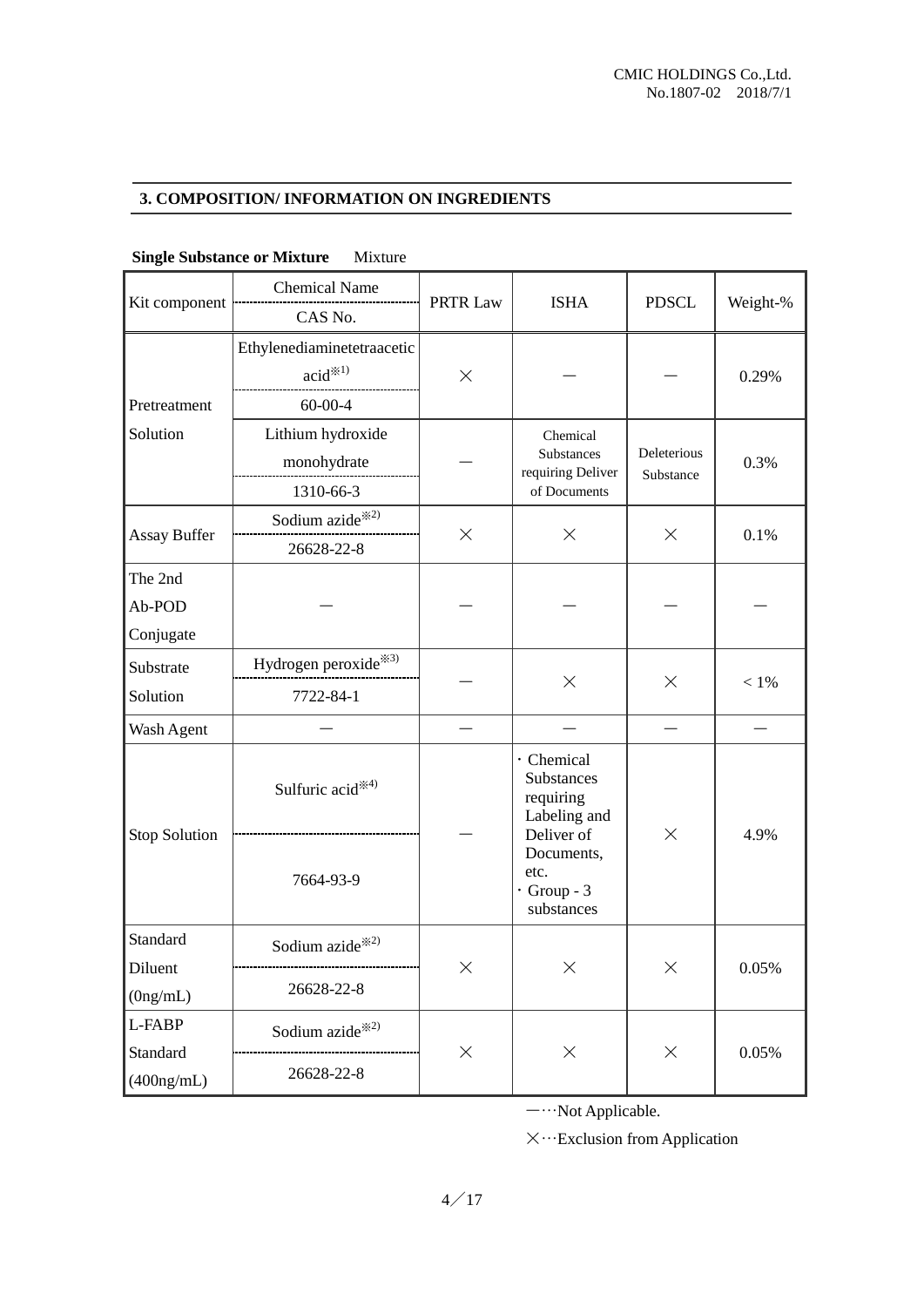- ※1) PRTR Law does not apply to Ethylenediaminetetraacetic acid since the concentration is below 1%.
- ※2) PDSCL does not apply to Sodium azide since the concentration is below 0.1%. PRTR Law and ISHL do not apply to Sodium azide since the concentration is below 1%.
- ※3) ISHL does not apply to Hydrogen peroxide since the concentration is below 1%. PDSCL does not apply to Hydrogen peroxide since the concentration is below 6%.
- ※4) PDSCL does not apply to Sulfuric acid since the concentration is below 10%.

#### **4. FIRST - AID MEASURES**

| Inhalation          | Remove immediately person to fresh air and wrap person in a blanket. Get          |  |
|---------------------|-----------------------------------------------------------------------------------|--|
|                     | medical advice/attention.                                                         |  |
|                     | (7): Remove person to fresh air and keep comfortable for breathing.               |  |
| <b>Skin contact</b> | Rinse skin with plenty of water. Get medical advice/attention, if necessary.      |  |
|                     | (7): Take off immediately all contaminated clothing. Rinse skin with water or     |  |
|                     | shower. Wash contaminated clothing before reuse.                                  |  |
| <b>Eye contact</b>  | Rinse immediately eyes with plenty of water. Remove contact lenses, if            |  |
|                     | present and easy to do. Continue rinsing. If eye irritation persists: Get medical |  |
|                     | advice/attention.                                                                 |  |
|                     | $(2)$ , $(7)$ : Rinse cautiously with water for several minutes. Remove contact   |  |
|                     | lenses, if present and easy to do. Continue rinsing.                              |  |
|                     | (2): If eye irritation persists: Get medical advice/attention.                    |  |
| Ingestion           | Rinse mouth with water. Get medical advice/attention immediately.                 |  |
|                     | (7): Rinse mouth. Do NOT induce vomiting.                                         |  |
|                     |                                                                                   |  |

# **5. FIRE**‐**FIGHTING MEASURES**

| Suitable extinguishing media | Water, carbon dioxide, powder, water spray, chemical foam            |  |
|------------------------------|----------------------------------------------------------------------|--|
| <b>Extinguishing method</b>  | Extinguish fire by extinguishing agent. Move container from          |  |
|                              | fire area. If it's difficult, extinguish fire by sprinkling water to |  |
|                              | container and surroundings.                                          |  |
| Specific hazards             | There is a stimulus characteristic or a poisonous or corrosive       |  |
|                              | gas and a possibility of generating the gas depending upon fire.     |  |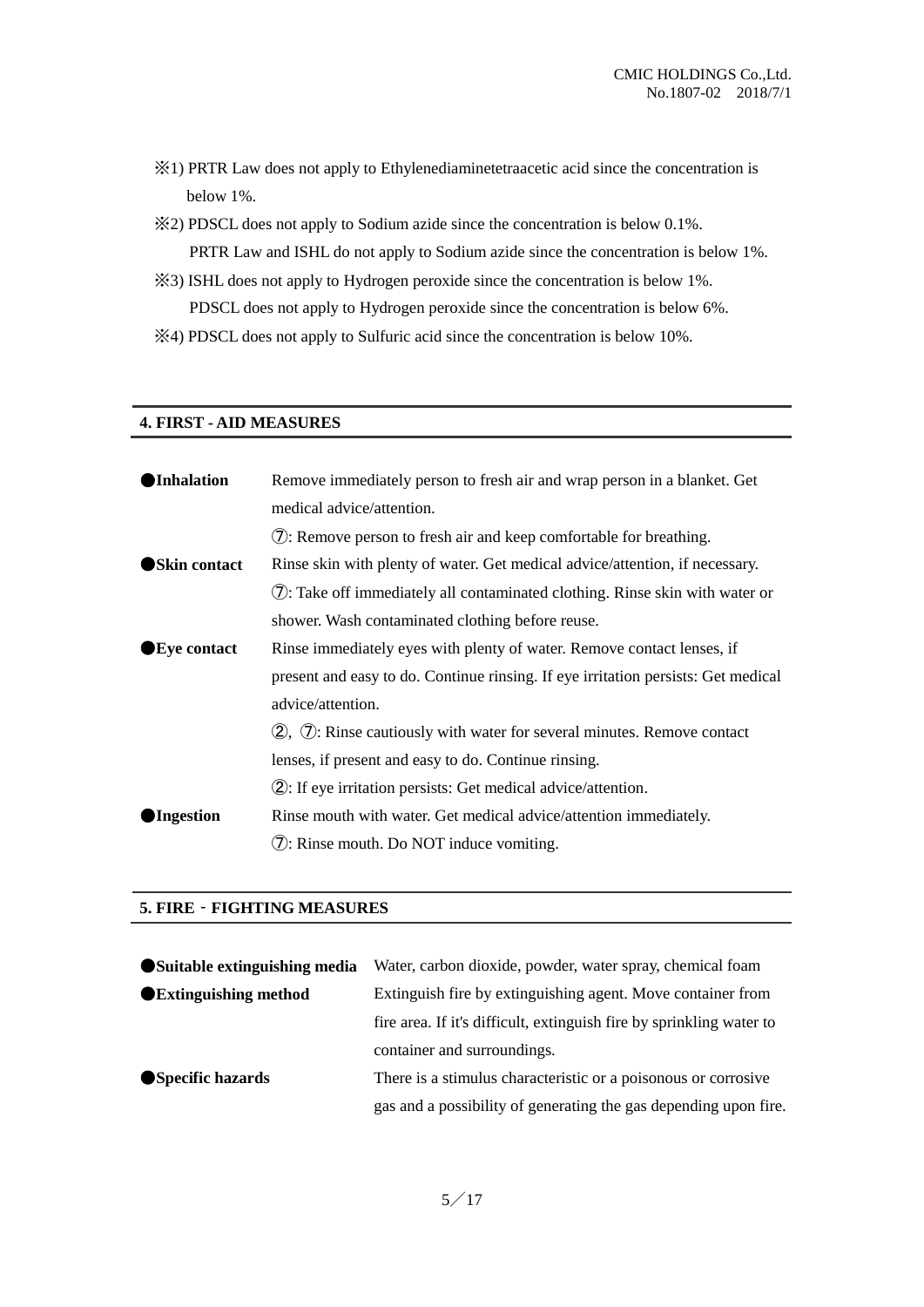#### **6. ACCIDENTAL RELEASE MEASURES**

| ● Personal precautions,          | Wear protective equipment (e.g. gloves, mask, clothing,        |
|----------------------------------|----------------------------------------------------------------|
| protective equipment and         | goggles) to prevent exposure. If exposed or concerned: Call a  |
| emergency procedures             | doctor. Get medical advice/attention.                          |
| • Methods and material for       | Sweep dust by non-flammable absorbent to collect it into an    |
| contaminant and methods          | container. Clean contaminated objects and areas with plenty of |
| and materials for cleaning up    | water.                                                         |
| <b>Environmental precautions</b> | Avoid release to the environment.                              |

## **7. HANDLING AND STORAGE**

#### **1) Handling**(**contact avoidance**)

- Avoid contact with eyes, skin or clothing. Use suitable protective equipment as required. After handling, wash hands and face thoroughly.
- ●Some reagents contain component of animal blood. Handle reagents carefully.
- ●Stop Solution is a strong acid substance. Keep your skin and clothes away from Stop Solution.
- ②, ⑦: Wear suitable protective gloves, protective clothing, eye protection or face protection. After handling, wash hands thoroughly. Do not eat, drink or smoke when using this product. Do not breathe mist, vapours or spray.

#### **2) Safe storage conditions**

Store at 2-8°C (avoid freezing).

②, ⑦: Store locked up.

#### **3) Others**

Handle and Store this product in conformity with related laws.

#### **8. EXPOSURE CONTROLS/PERSONAL PROTECTION**

#### **Component Exposure Limits:**

1) Ethylenediaminetetraacetic acid Control limits: N/A Exposure Limits: JSOH (Japan): N/A ACGIH: N/A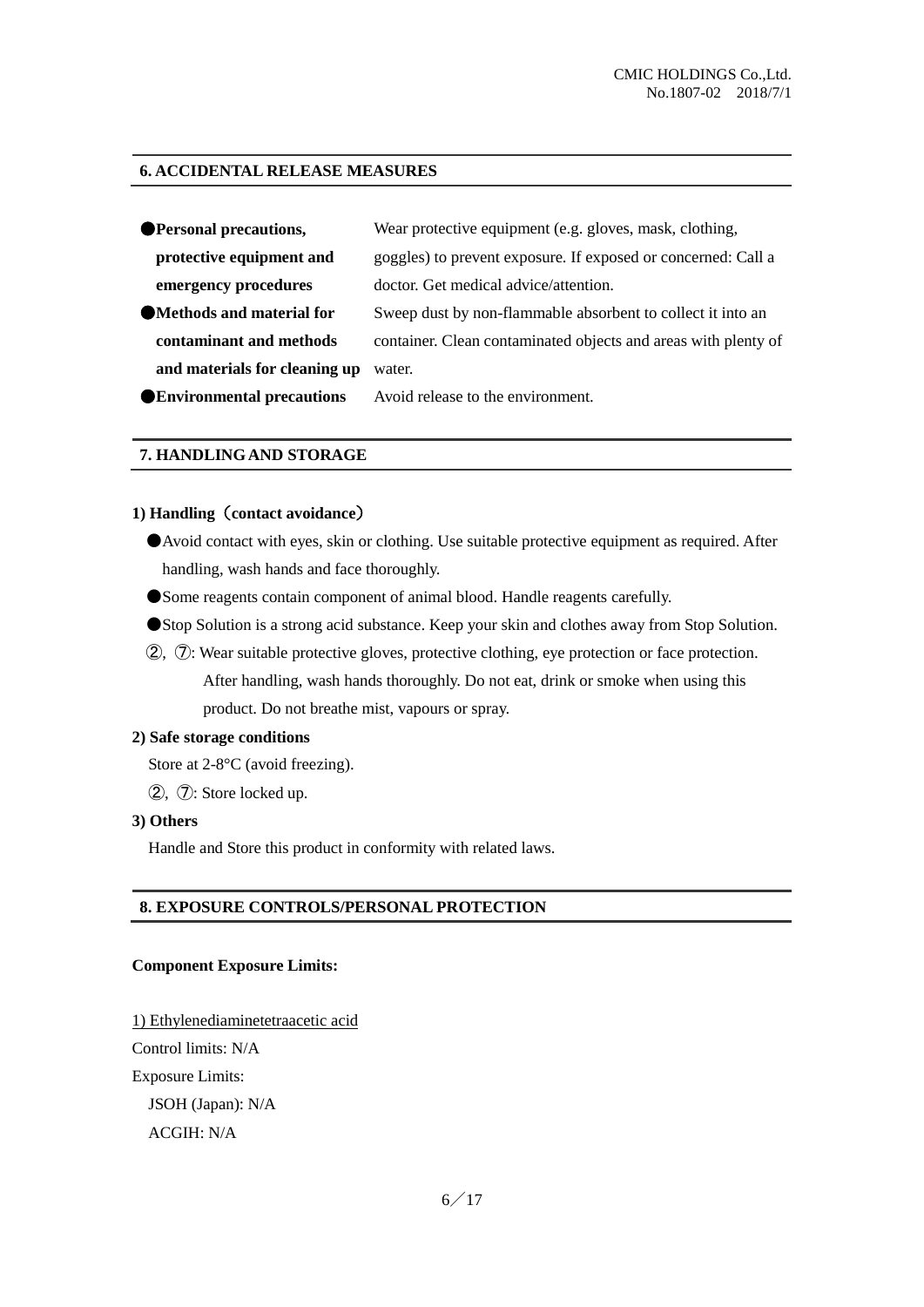2) Lithium hydroxide monohydrate Control limits: N/A Exposure Limits:

JSOH (Japan):  $1 \text{mg/m}^3$ ACGIH: N/A

3) Sodium azide Control limits: N/A Exposure Limits: JSOH (Japan): N/A ACGIH:  $0.29$  mg/m<sup>3</sup>

```
4) Hydrogen peroxide:
Control limits: N/A
Exposure Limits:
```
JSOH (Japan): N/A ACGIH: 1 ppm/ $m<sup>3</sup>$ 

5) Sulfuric acid Control limits: N/A Exposure Limits: JSOH (Japan):  $1 \text{ mg/m}^3$ ACGIH:  $0.2 \text{ mg/m}^3$ 

# **Exposure controls/personal protection**

#### **Personal protective equipment**

Respiratory protection: protective mask Hand protective: protective gloves Eye protective: protective eye glasses or goggles Skin and body protection: protective mask (Long-sleeved work clothes)

#### **Engineering controls**

Use exhaust ventilation to keep airborne concentrations below exposure limits.

#### **General hygiene considerations**

Wash hands and face thoroughly after handling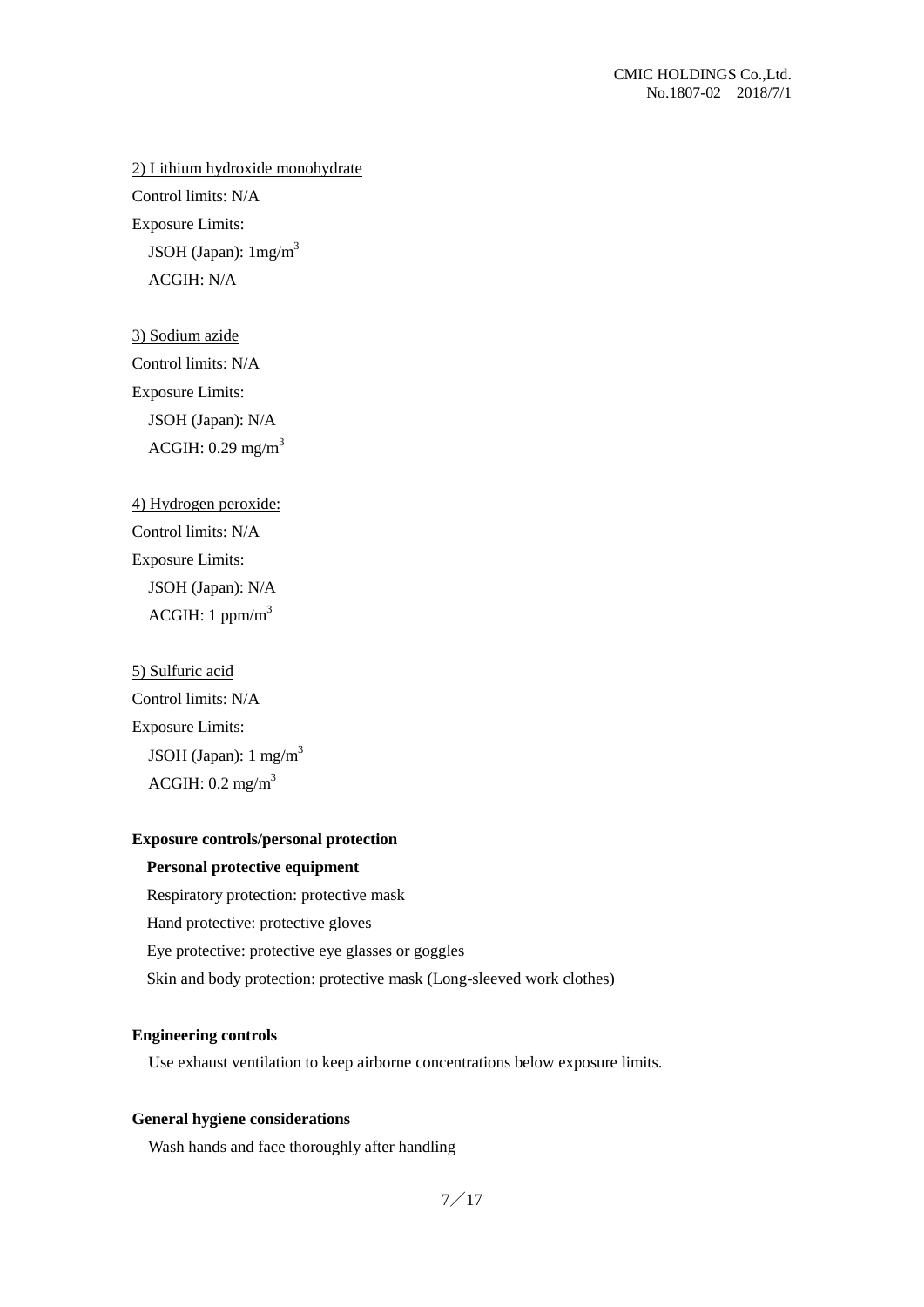#### **9. PHYSICAL AND CHEMICAL PROPERTIES**

#### ① **L-FABP Antibody Coated Microplate**

Appearance: Solid (molded product) Odor: Not available pH: Not available Boiling point: Not available Flash point: Not available Explosive limits: Not available Vapour pressure: Not available Specific gravity (relative density) : Not available Solubility: Not available n-Octanol/water partition coefficient: Not available

#### ② **Pretreatment Solution**

Appearance: liquid Odor: Not available pH: Not available Boiling point: 100°C Flash point: Not available Explosive limits: Not available Vapour pressure: Not available Specific gravity (relative density) : Not available Solubility: Soluble n-Octanol/water partition coefficient: Not available

# ③ **Assay Buffer**

Appearance: liquid Odor: Not available pH: 7.5 Boiling point: 100°C Flash point: Not available Explosive limits: Not available Vapour pressure: Not available Specific gravity (relative density) : Not available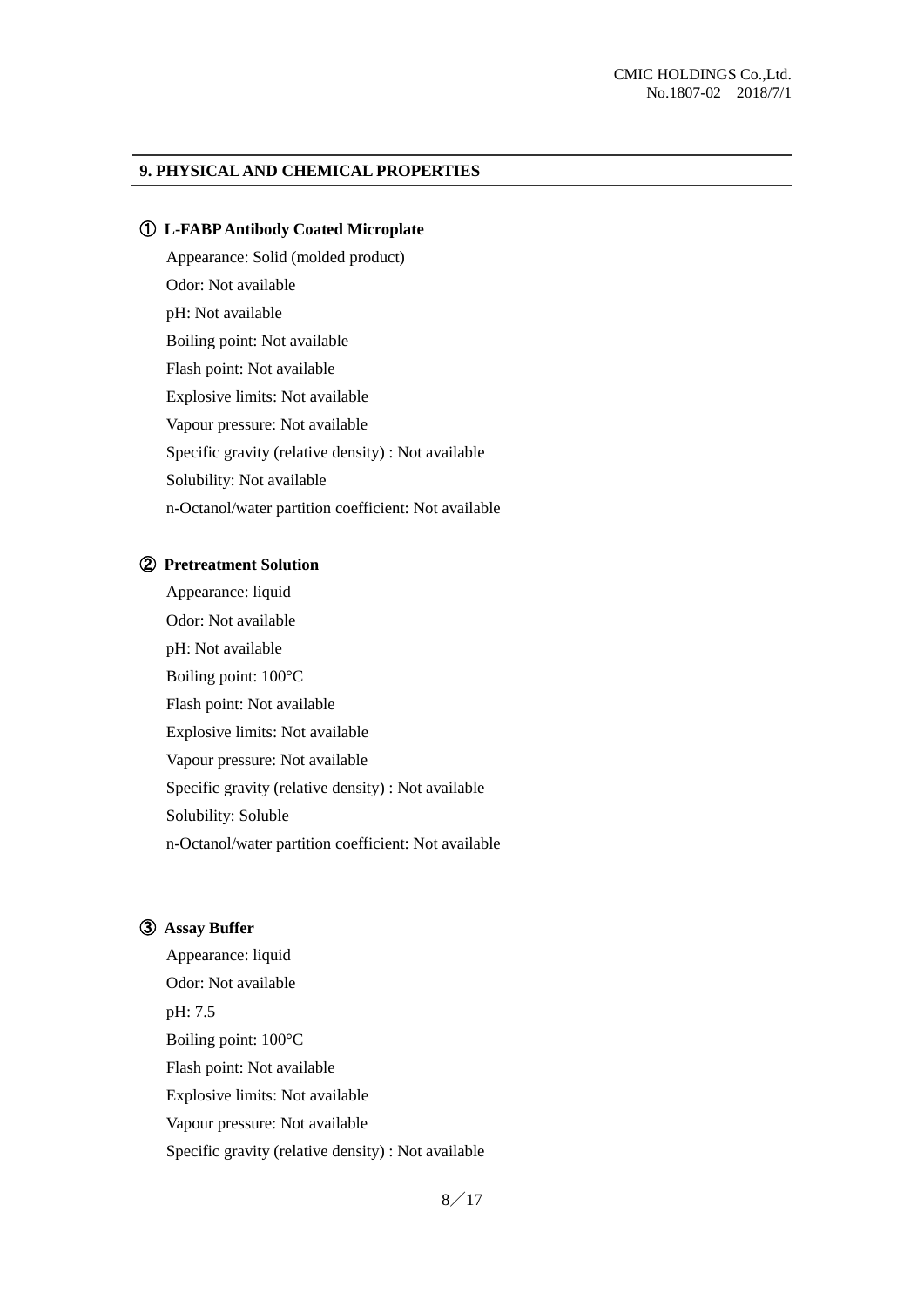Solubility: Soluble n-Octanol/water partition coefficient: Not available

# ④ **The 2nd Ab-POD Conjugate**

Appearance: liquid Odor: Not available pH: 7.2 Boiling point: Not available Flash point: Not available Explosive limits: Not available Vapour pressure: Not available Specific gravity (relative density) : Not available Solubility: Soluble n-Octanol/water partition coefficient: Not available

## ⑤ **Substrate Solution**

Appearance: liquid Odor: Not available pH: 3.35 - 3.75 Boiling point: Not available Flash point: Not available Explosive limits: Not available Vapour pressure: Not available Specific gravity (relative density) : 1.01 Solubility: Soluble n-Octanol/water partition coefficient: Not available

## ⑥ **Wash Agent**

Appearance: liquid Odor: Not available pH: 7.5 Boiling point: 100°C Flash point: Not available Explosive limits: Not available Vapour pressure: Not available Specific gravity (relative density) : Not available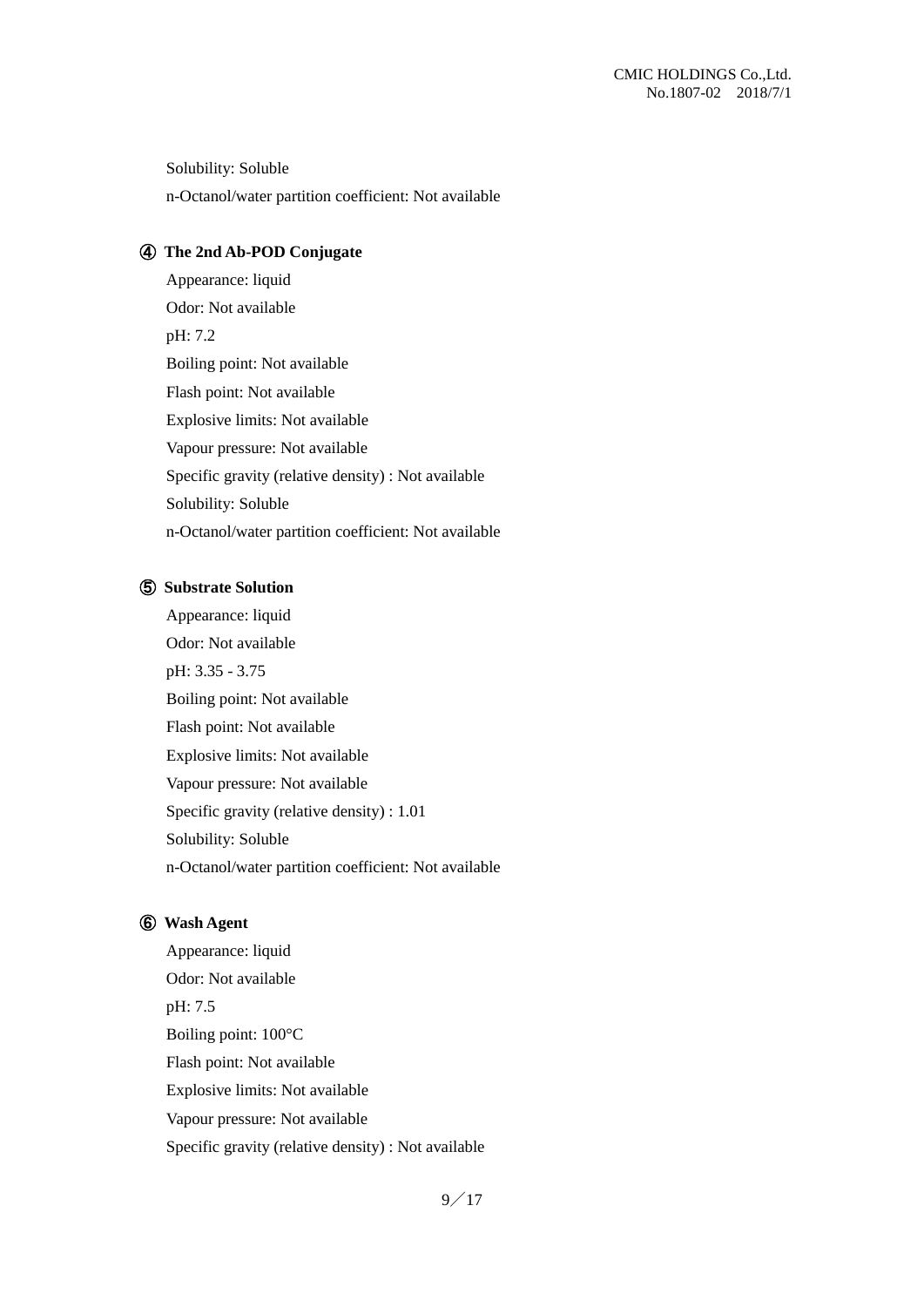Solubility: Soluble n-Octanol/water partition coefficient: Not available

#### ⑦ **Stop Solution**

Appearance: liquid Odor: Not available pH: Not available Boiling point: Not available Flash point: Not available Explosive limits: Not available Vapour pressure: Not available Specific gravity (relative density) : Not available Solubility: Soluble n-Octanol/water partition coefficient: Not available

#### ⑧ **Standard Diluent (0ng/mL)**

Appearance: liquid Odor: Not available pH: 7.4 Boiling point: 100°C Flash point: Not available Explosive limits: Not available Vapour pressure: Not available Specific gravity (relative density) : Not available Solubility: Soluble n-Octanol/water partition coefficient: Not available

#### ⑨ **L-FABP Standard (400ng/mL)**

Appearance: liquid Odor: Not available pH: 7.4 Boiling point: Not available Flash point: Not available Explosive limits: Not available Vapour pressure: Not available Specific gravity (relative density) : Not available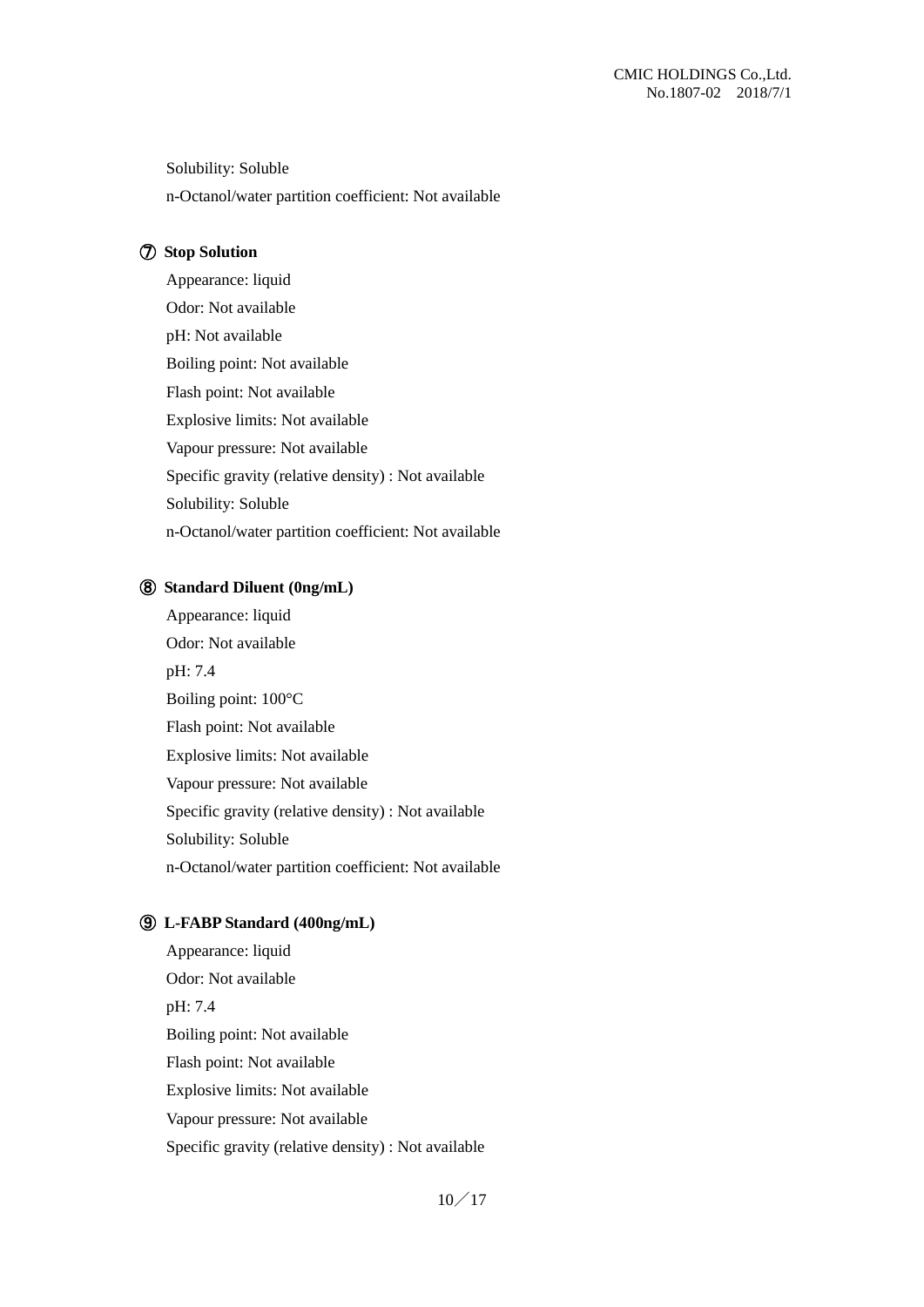Solubility: Soluble

n-Octanol/water partition coefficient: Not available

## **10. STABILITY AND REACTIVITY**

Stability: This product is stable for 24 months under the recommended storage condition at ambient temperatures of 2-8 °C.

Reactivity: Not self-reactive mixture

Hazardous decomposition products: When sodium azide contacts with metal surfaces, explosive metallic azide are formed. Sodium azide rapidly hydrolyzes in acids and forms toxic hydrogen azide.

# **11. TOXICOLOGICAL INFORMATION**

# **Ethylenediaminetetraacetic acid**

| Acute toxicity (oral)             | : LD50(rat): 2580 mg/kg                                  |
|-----------------------------------|----------------------------------------------------------|
| Acute toxicity (skin)             | : No data available                                      |
| Acute toxicity (inhalation vapor) | : Not expected to be an acute toxicity                   |
|                                   | (rat 8 hours)                                            |
| Acute toxicity (inhalation mist)  | : Classification not possible                            |
| Skin corrosion/irritation         | : Not expected to be an skin corrosion/                  |
|                                   | irritation (rat)                                         |
| Serious eye damage/irritation     | : Based on the description in the report on rabbit eye   |
|                                   | irritation tests (CERI-NITE Hazard Assessment            |
|                                   | No.14 (2004)): Edema, reddening and corneal opacity      |
|                                   | are observed, each of which disappears after eight       |
|                                   | days of exposure or earlier.                             |
| Respiratory or skin sensitization | : No data available                                      |
| Skin sensitization                | : No data available                                      |
| Germ cell mutagenicity            | : Based on the absence of data on germ cell              |
|                                   | multi-generation mutagenicity tests in vivo/             |
|                                   | mutagenicity tests, somatic cell mutagenicity tests in   |
|                                   | vivo (Some chromosome aberration tests show              |
|                                   | positive, which, however, is not reliable enough for     |
|                                   | use in classification), and germ cell genotoxicity tests |
|                                   | in vivo, described in CERI-NITE Hazard Assessment        |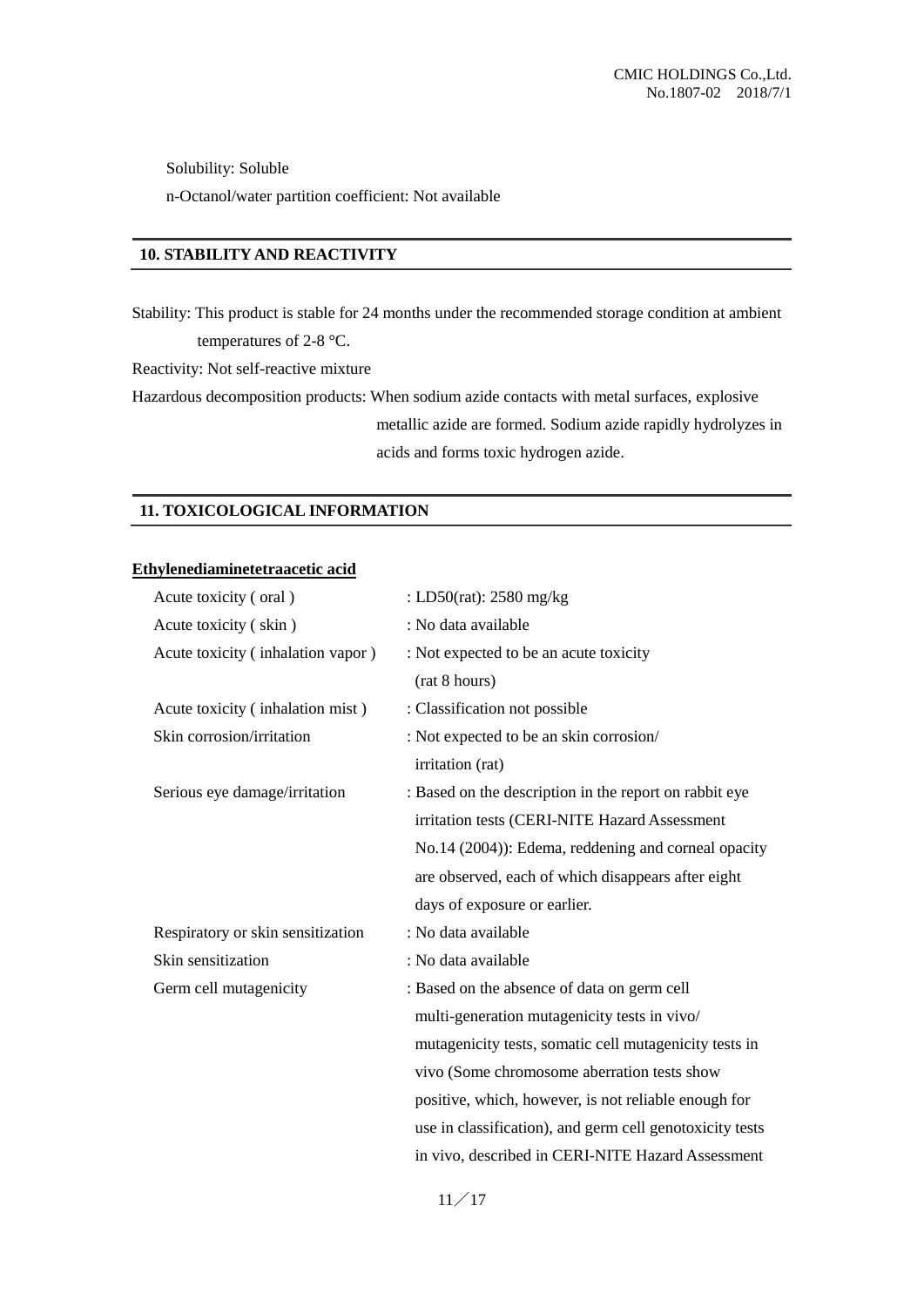|                        | No.14 (2004). Dominant lethal tests show negative |
|------------------------|---------------------------------------------------|
|                        | and germ in vivo/somatic cell micronucleus tests  |
|                        | show both positive and negative, according to     |
|                        | EDTA-2Na (CAS: 6381-92-6).                        |
| Carcinogenicity        | : No data available                               |
| Reproductive toxicity  | : Maternal toxicity was observed in a             |
|                        | teratogenicity study (rat).                       |
| STOT-single exposure   | : No data available                               |
| STOT-repeated exposure | : Suspected renal tubular dysfunction             |
| aspiration hazard      | : No data available                               |

# **Lithium hydroxide monohydrate**

| Acute toxicity (oral)             | : Classification not possible                                |
|-----------------------------------|--------------------------------------------------------------|
| Acute toxicity (skin)             | : Classification not possible                                |
| Acute toxicity (inhalation vapor) | : Not expected to be acute toxicity (inhalation vapor)       |
| Acute toxicity (inhalation mist)  | : Inhalation $LC_{50}$ Rat 0.96 mg/kg                        |
| Skin corrosion/irritation         | : Causes severe skin burn by contact with anhydrous          |
|                                   | form of this substance.                                      |
| Serious eye damage/irritation     | : No data available                                          |
|                                   | The following is the information about anhydrous form        |
|                                   | of this substance (CAS: 7580-67-8).                          |
|                                   | Low exposure causes eye irritation. High exposure to         |
|                                   | eyes causes an irreversible damage.                          |
| Respiratory or skin sensitization | : Classification not possible                                |
| Skin sensitization                | : Classification not possible                                |
| Germ cell mutagenicity            | : Classification not possible                                |
| Carcinogenicity                   | : Classification not possible                                |
| Reproductive toxicity             | : No data available                                          |
|                                   | The following is the information about Lithium               |
|                                   | Litium was contraindications for the woman with              |
|                                   | possible pregnancy. breastfeeding mothers should be          |
|                                   | avoided due to a breast milk transfer, and breastfeeding     |
|                                   | should be stopped if a patient has no choice but to          |
|                                   | receive this substance                                       |
| STOT-single exposure              | : Cause respiratory tract irritation and corrosion of human. |
|                                   | Inhalation exposure by rats: sloughing of the bronchiolar    |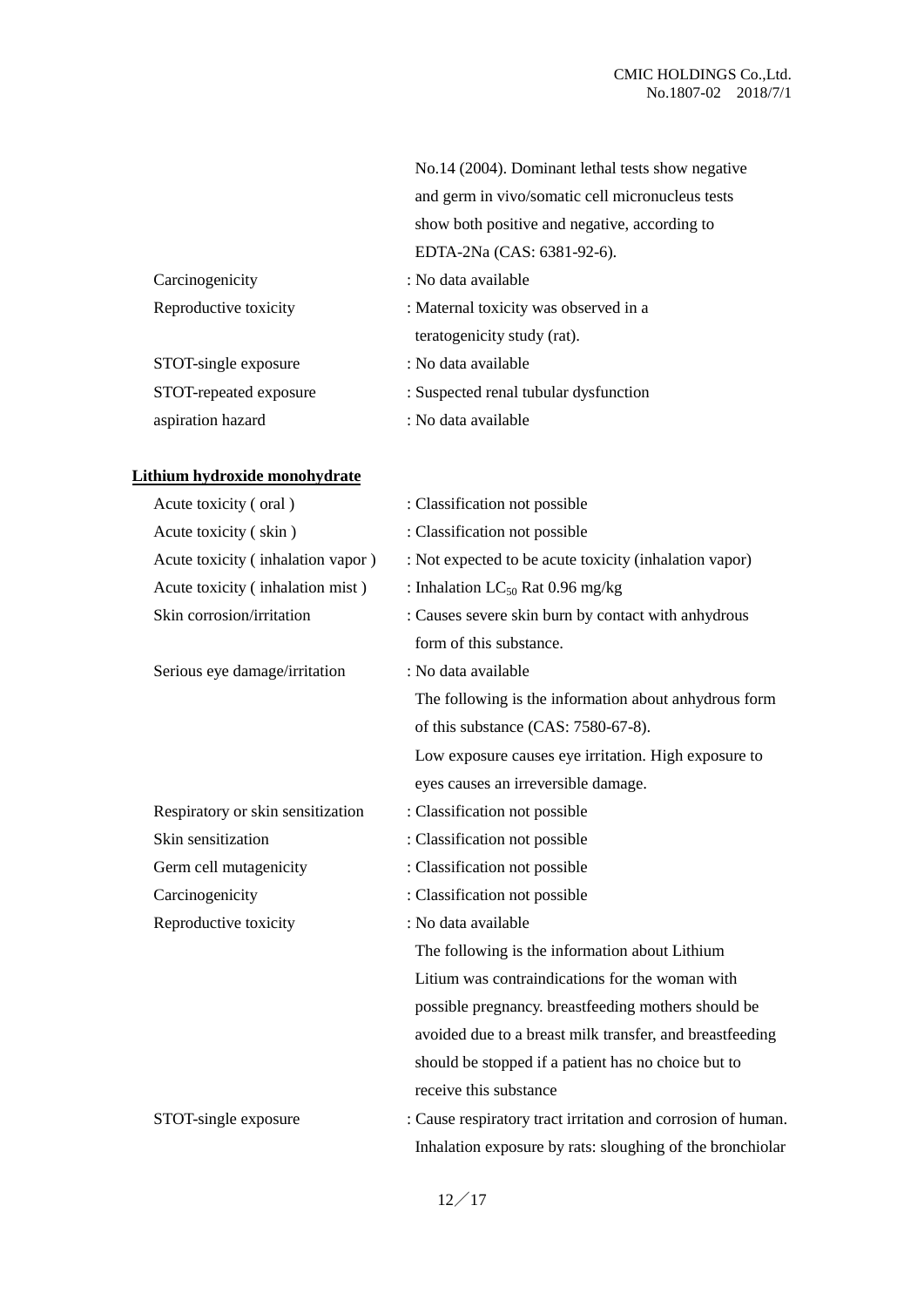|                        | mucosa and pulmonary emphysema change caused by            |
|------------------------|------------------------------------------------------------|
|                        | persistent cough and sneeze                                |
| STOT-repeated exposure | : No data available                                        |
|                        | However, it is likely that this substance has same toxic   |
|                        | effect caused by lithium ion as Water-soluble lithium      |
|                        | salts. It was classified to as Category 1 (nervous system, |
|                        | respiratory, cardiovascular system, kidney, thyroid gland, |
|                        | digestive tract)                                           |
| Aspiration hazard      | : Classification not possible                              |

# **Sodium azide**

| Acute toxicity (oral)             | : $LD_{50}$ Rat 45 mg/kg                                     |
|-----------------------------------|--------------------------------------------------------------|
|                                   | $(DFGOT \tvol.20(2003))$                                     |
| Acute toxicity (skin)             | : $LD_{50}$ Rabbit 20mg/kg                                   |
| Acute toxicity (inhalation)       | : Inhalation vapor LC <sub>50</sub> Rat 37 mg/m <sup>3</sup> |
| Skin corrosion/irritation         | : Based on a report that application to rabbit skin          |
|                                   | caused corrosion after 4-hour.                               |
| Serious eye damage/irritation     | : Since the substance is classified into Category 1 for      |
|                                   | skin corrosion, Category 1 was also applied for the          |
|                                   | eyes.                                                        |
| Respiratory or skin sensitization | : No data available                                          |
| Germ cell mutagenicity            | : No data available                                          |
| Carcinogenicity                   | : No data available                                          |
| Reproductive toxicity             | : Classification not possible                                |
| STOT-single exposure              | : Causes damage to circulatory system                        |
| STOT-repeated exposure            | :Cause damage to organs through prolonged or                 |
|                                   | repeated exposure (circulatory system, liver)                |
| Aspiration hazard                 | : No data available                                          |
|                                   |                                                              |

# **Hydrogen peroxide**

| Acute toxicity (oral)             | : $LD_{50}$ Rat 311 mg/kg    |
|-----------------------------------|------------------------------|
| Acute toxicity (skin)             | : Toxic in contact with skin |
| Acute toxicity (inhalation)       | : Toxic if inhaled           |
| Skin corrosion/irritation         | : Causes severe skin burns   |
| Serious eye damage/irritation     | : Causes serious eye damage  |
| Respiratory or skin sensitization | : No data available          |

13/17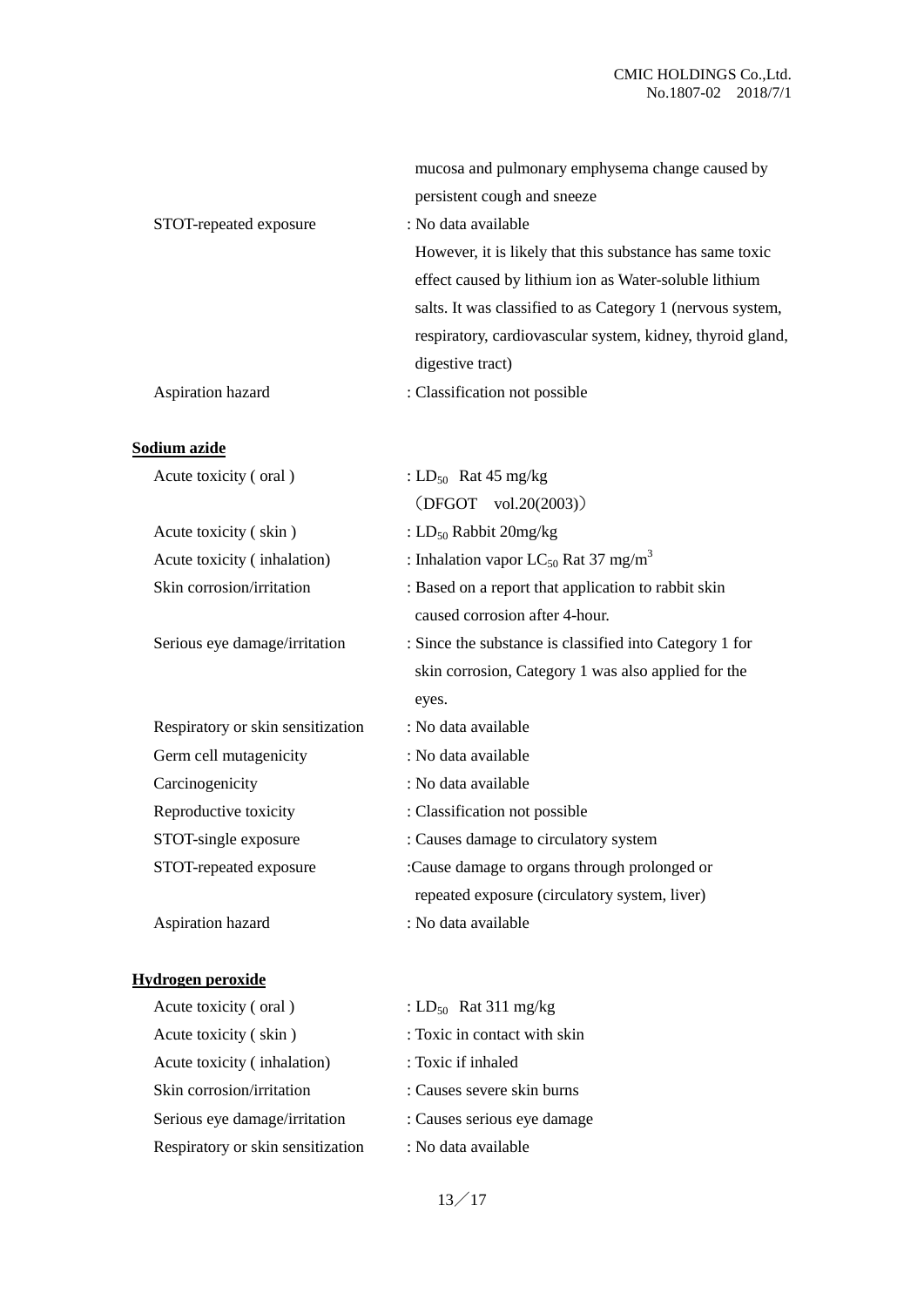| Germ cell mutagenicity | : Not classified                                       |
|------------------------|--------------------------------------------------------|
| Carcinogenicity        | : Not classified                                       |
| Reproductive toxicity  | : Suspected of damaging fertility or the unborn child  |
| STOT-single exposure   | : Causes damage to organs (respiratory system, central |
|                        | nervous system)                                        |
| STOT-repeated exposure | : Cause damage to organs through prolonged or repeated |
|                        | exposure (lung). May cause damage to organs through    |
|                        | prolonged or repeated exposure (blood)                 |
| Aspiration hazard      | : No data available                                    |
|                        |                                                        |

# **Sulfuric acid**

| Acute toxicity (oral)             | : LD <sub>50</sub> Rat 2140 mg/kg                           |
|-----------------------------------|-------------------------------------------------------------|
| Acute toxicity (skin)             | : No data available                                         |
| Acute toxicity (inhalation)       | : Inhalation mist $LC_{50}$ 0.375 mg/m <sup>3</sup>         |
| Skin corrosion/irritation         | : Corrosive substances (GHS classification)                 |
| Serious eye damage/irritation     | : Example of accident in human: the critical; damage to     |
|                                   | the eye accompanied by solutions of anterior chamber of     |
|                                   | eye                                                         |
|                                   | The eye of Rabbit: moderate irritation with 5% liquid       |
|                                   | and severe irritation with 10% liquid                       |
| Respiratory or skin sensitization | : No data available                                         |
| Germ cell mutagenicity            | : Classification not possible                               |
| Carcinogenicity                   | : Classification not possible                               |
| Reproductive toxicity             | : Not classified                                            |
| STOT-single exposure              | : Based on the descriptions that in the inhalation exposure |
|                                   | of low concentration by humans, airway irritation such      |
|                                   | as cough and breath shortness is identified (DFGOT,         |
|                                   | 2001), and at high exposure levels, acute effects such as   |
|                                   | cough, breath shortness and hemoptysis shedding etc.,       |
|                                   | and permanent effects such as functional depression of      |
|                                   | lungs, fibrosis and emphysema were identified (ATSDR,       |
|                                   | 1998), and that hemorrhage in lungs and dysfunction         |
|                                   | were identified by 8-hour inhalation exposure in guinea     |
|                                   | pigs (ATSDR, 1998).                                         |
| STOT-repeated exposure            | : In the 28-day inhalation exposure test using rat, cell    |
|                                   | proliferation in laryngeal mucosa is acknowledged in        |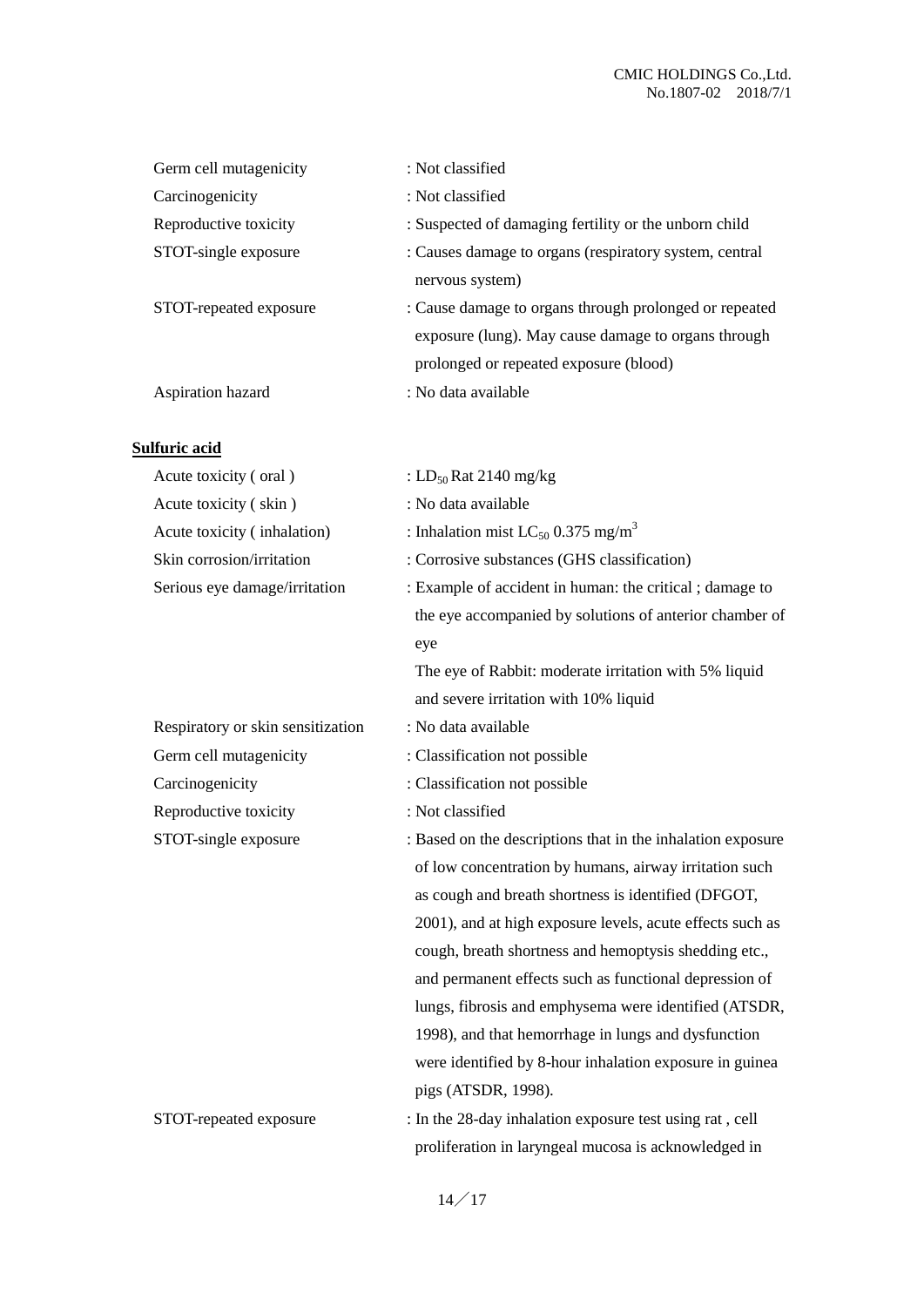guidance value of Category 1(SIDS (2001)), and in the 14 to 139-day repetition inhalation exposure test using the guinea pigs of the concentration of guidance value within the limits of Category 1, respiratory and lung disorder, such as nasal-septum dropsy, pulmonary emphysema, atelectasis, hyperemia, dropsy, bleeding and thrombosis of bronchioles are recognized (ATSDR(1998)), and further in the 78-week inhalation exposure test using a cynomolgus, histological change as hyperplasia of a cell, the wall thickening, etc. in bronchioles of lungs was acknowledged in the dosage (0.048 mg/L, 23.5 Hr/Day) of the range of the guidance value of Category 1, so it was classified to as Category 1 (respiratory systems).

Aspiration hazard

: No data available

#### **12. ECOLOGICAL INFORMATION**

#### **Component Analysis - Aquatic Toxicity**

1) Ethylenediaminetetraacetic acid

Fish  $LC_{50}$ : Bluegill 41 mg/L 96h (EU-RAR, 2005)

Hazardous to the aquatic environment (Long-term):

Crustacea NOEC: Daphnia magna 5.5 mg/L 21d (aquatic toxicity tests of chemicals conducted by Ministry of the Environment in Japan, 2002)

Classified into Category 3 since its acute toxicity is Category 1 (LC50: Bluegill 41 mg/L 96h) and it is not rapidly degradable (the decomposition by BOD: 0%(Existing Chemical Safety Inspections Data)).

2) Sodium azide

Algae ErC<sub>50</sub>: Pseudokirchneriella subcapitata  $348 \mu$  g/L 96h(AQUIRE, 2010) Hazardous to the aquatic environment (Long-term):

Classified into Category 1 since its acute toxicity is Category 1 and it is not rapidly degradable (Degradation rate by direct measurement (HPLC): 1% (Biodegradation and Bioconcentration of Existing Chemical Substances under the Chemical Substances Control Law, 2000)).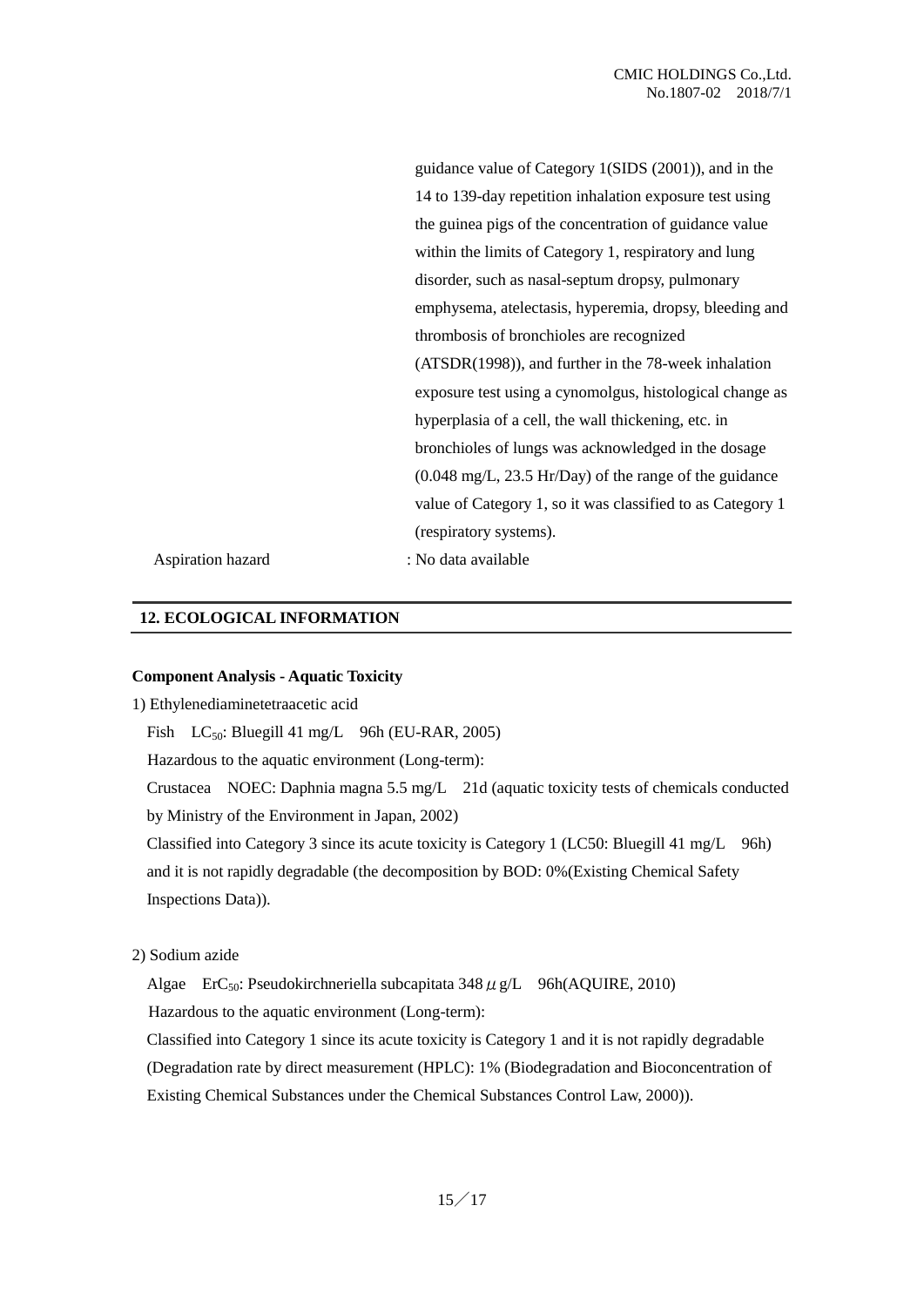# 3) Hydrogen peroxide

Crustacea ErC<sub>50</sub>: Water flea 2.4 mg/L  $48h$ Hazardous to the aquatic environment (Long-term): Rapidly degrading in water

4) Sulfuric acid

Fish  $LC_{50}$ : Bluegill 16-28 mg/L 96h

Hazardous to the aquatic environment (Long-term): Toxicity factor is considered to be strong acid as aqueous solution, but toxic effect is eased by the buffer action in the environmental water.

#### **13. DISPOSAL CONSIDERATIONS**

- ●Stop Solution is a strong acid substance. Therefore, pay attention to in disposal of this material.
- ●Assay Buffer, Standard Diluent and L-FABP Standard contain Sodium azide. Therefore, dispose these materials after diluting them with large quantity of water to avoid production of explosive metallic azide.

●Dispose of contents/container to an approved waste disposal plant after wash with plenty of water.

# **14. TRANSPORT INFORMATION**

- $\bullet$  Transport this product avoiding direct sunlight at 2-8  $\degree$ C
- ●Load this product to prevent from overturning, falling or damage.
- ●Transport this product in accordance with Ship Safety Act or Civil Aeronautics Act or other regulations.

#### **15. REGULATORY INFORMATION**

| <b>CSCL</b>  | Sodium azide                                              |
|--------------|-----------------------------------------------------------|
| <b>ISHA</b>  | Sulfuric acid                                             |
|              | Sodium azide (Not available, $< 1\%$ )                    |
|              | Lithium hydroxide monohydrate (Not available, $< 0.3\%$ ) |
|              | Hydrogen peroxide (Not available, $< 1\%$ )               |
| <b>PDSCA</b> | Lithium hydroxide monohydrate                             |
|              | Sodium azide (Not applicable, $< 0.1\%$ )                 |